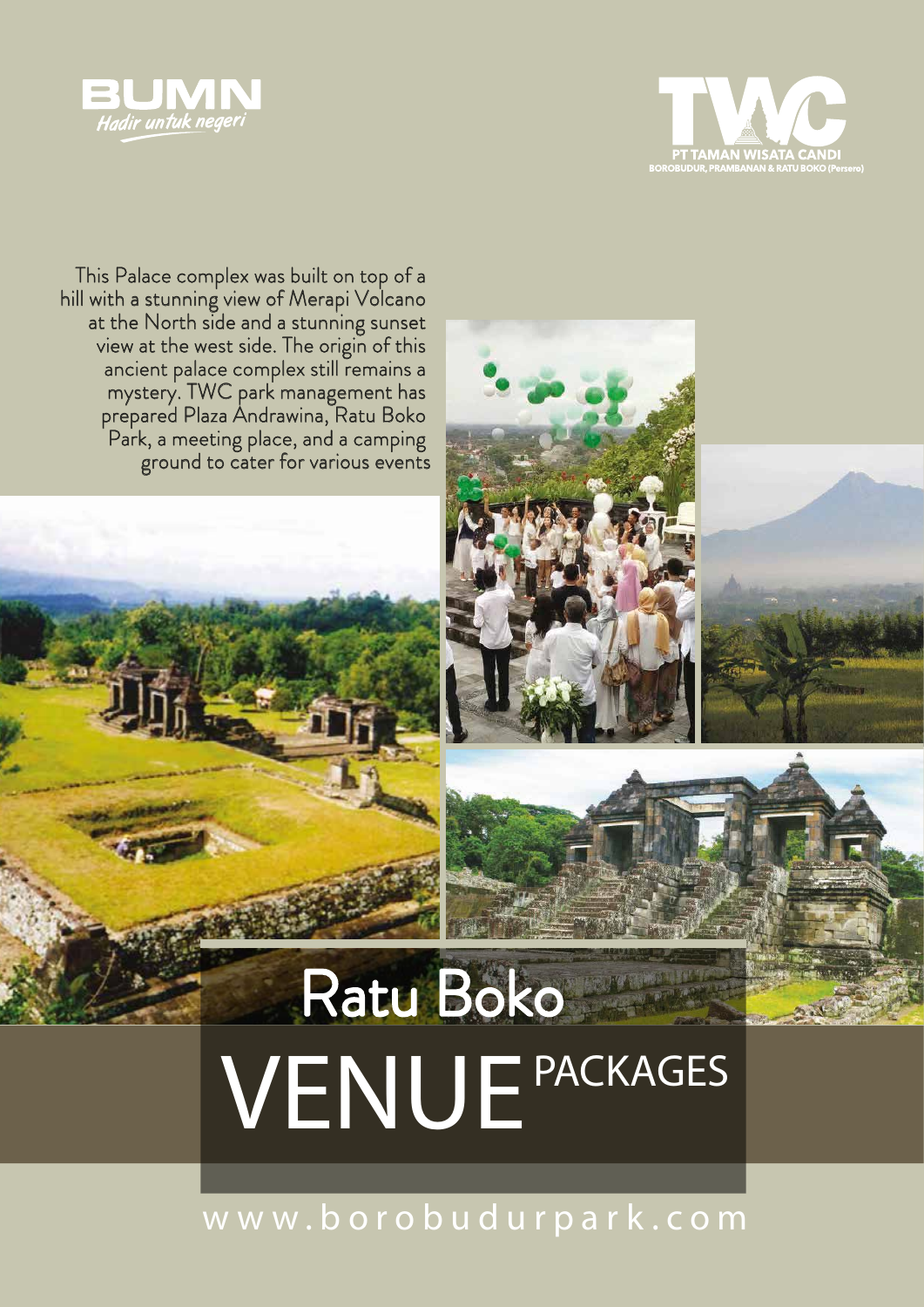#### L ege n d Ratu Boko Park Complex l

- 1 . Souvenir s h o p
- 2. Management Office
- 3 . Informa tio n Cent e r
- 4. Ratu Boko Resto
- 5. Management Office
- 6 . Mosq u e
- 7. Parking i
- 8 . Main Ga te of Ratu Bo k o
- 9 . Pembakaran tem p e l
- 1 0 . Panorama vi ew to Pramban a n
- 1 1 . Paseban /Public hal l
- 1 2 . Pendopo /Audience ha l l
- 1 3 . Keputre n/Princessly pala c e

JI. Prambanan-Piyungan

 $6$ 

 $\Box$ 

1 4 . Ca v e

# VENUE RATU BOKO

- Andrawina Plaza i l
- T a m a n G a p u r a

8

Ratu Boko Gate Area

ô **AO** 

 $\mathbf 0$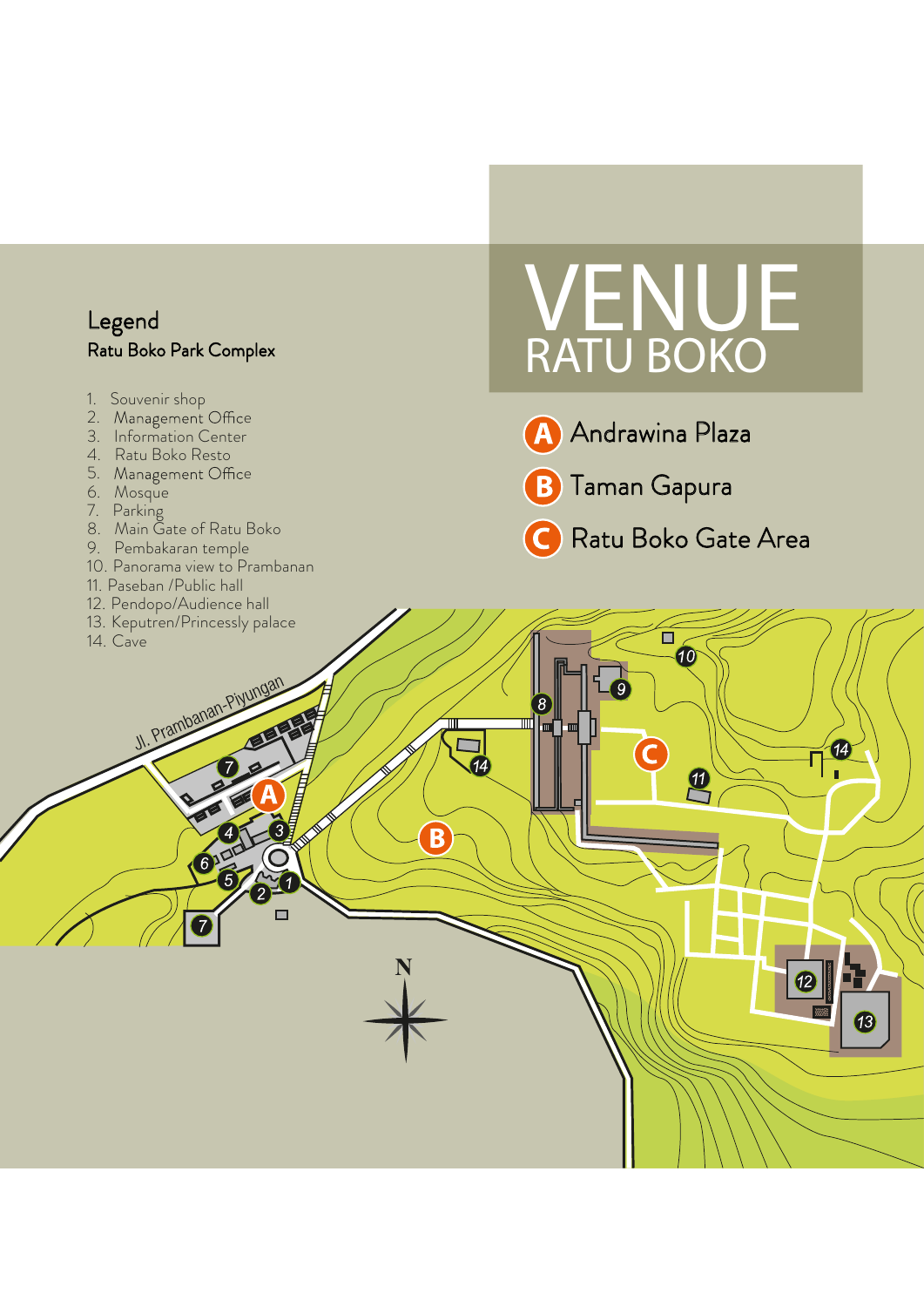### ANDRAWINA PLAZA

La William



41

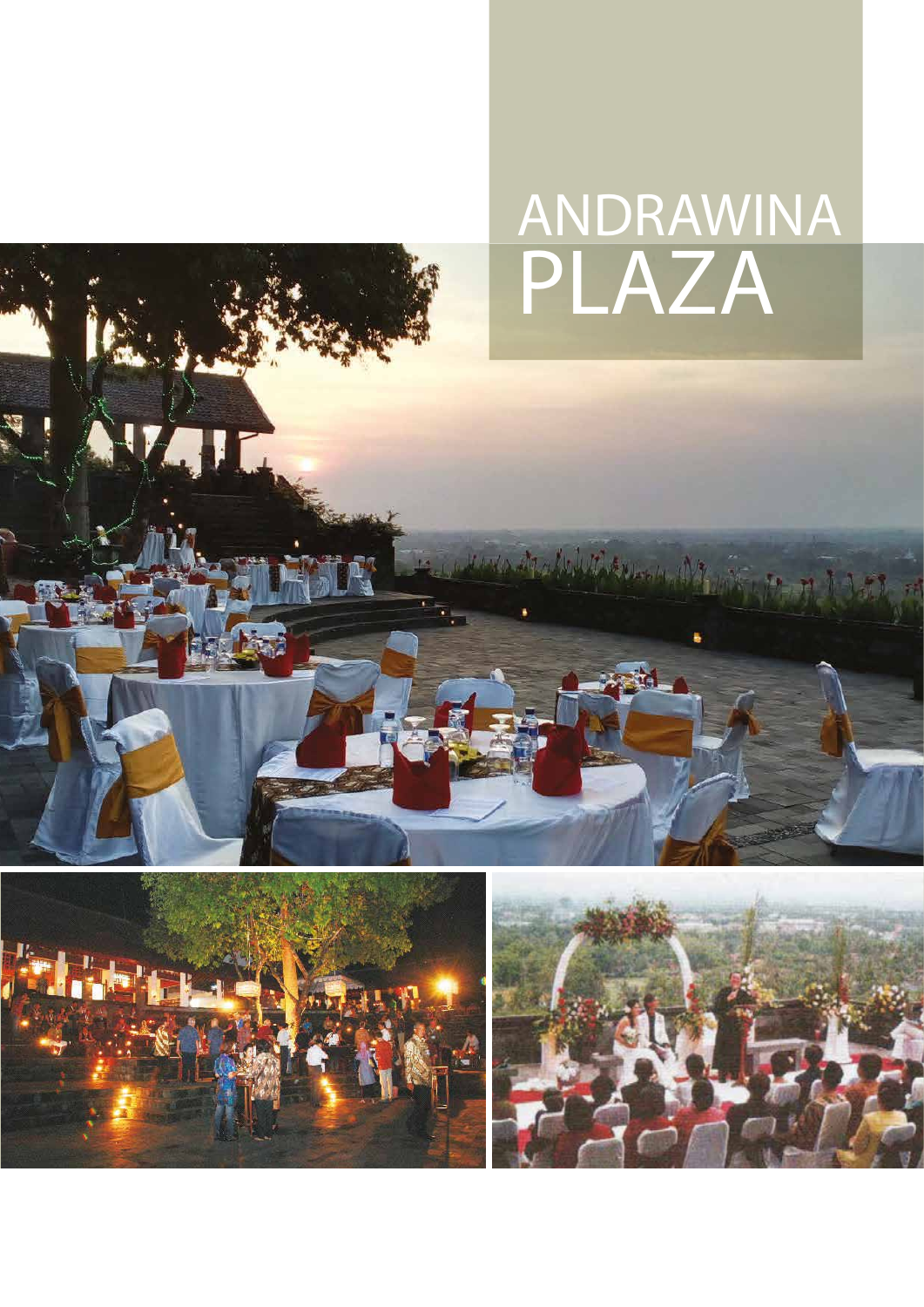### ANDRAWINA PLAZA

| Price (IDR) | 15.000.000,-/day                                                                                                              |
|-------------|-------------------------------------------------------------------------------------------------------------------------------|
| Measurement | $250 \text{ m2}$                                                                                                              |
| Capacity    | 300 people (standing)                                                                                                         |
| Facilities  | - Venue for 1 Day<br>- Loading Max. 1 days before e vent<br>- Internal Security<br>- Cleaning Service<br>- Price includes tax |

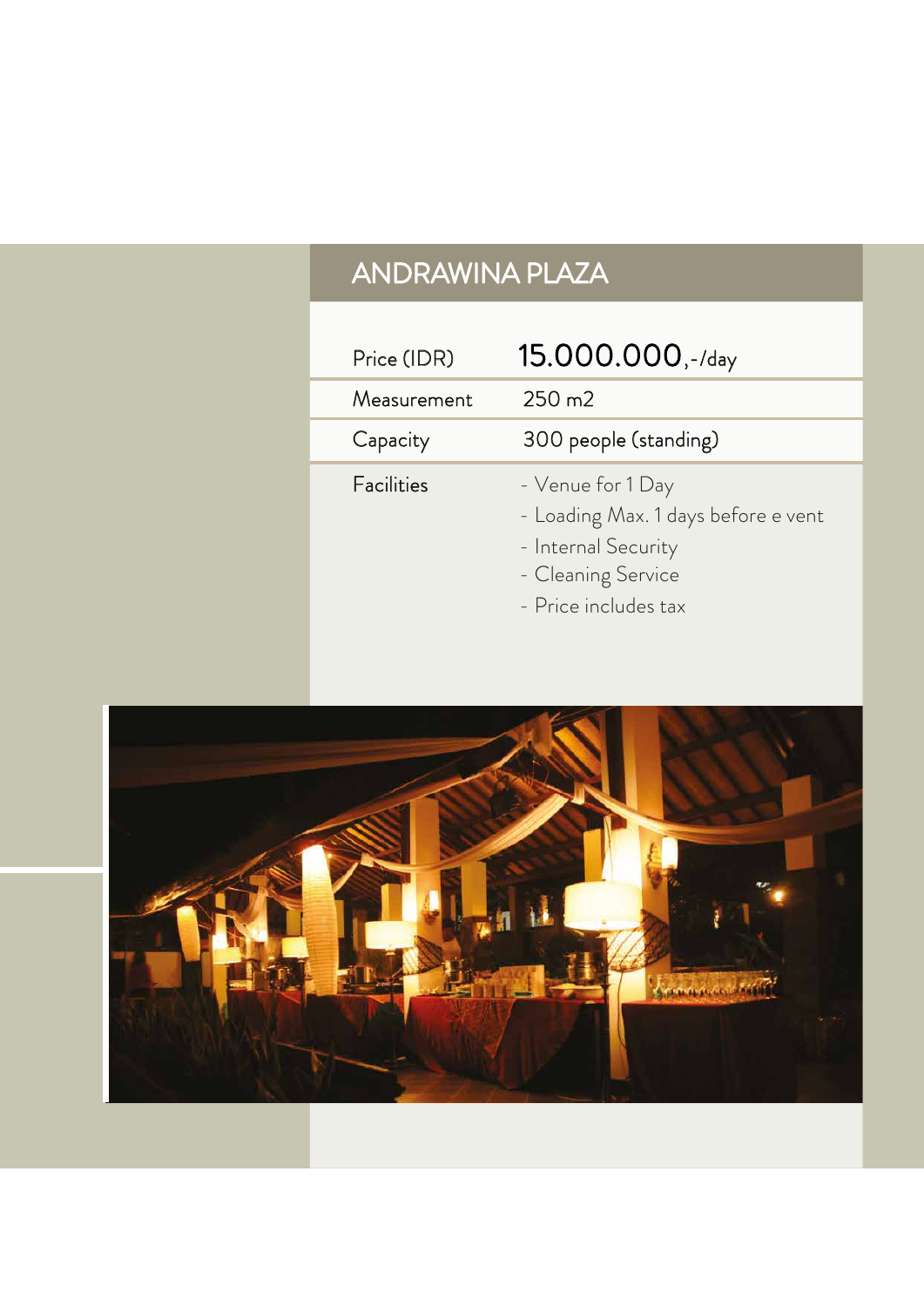### TAMAN GAPURA



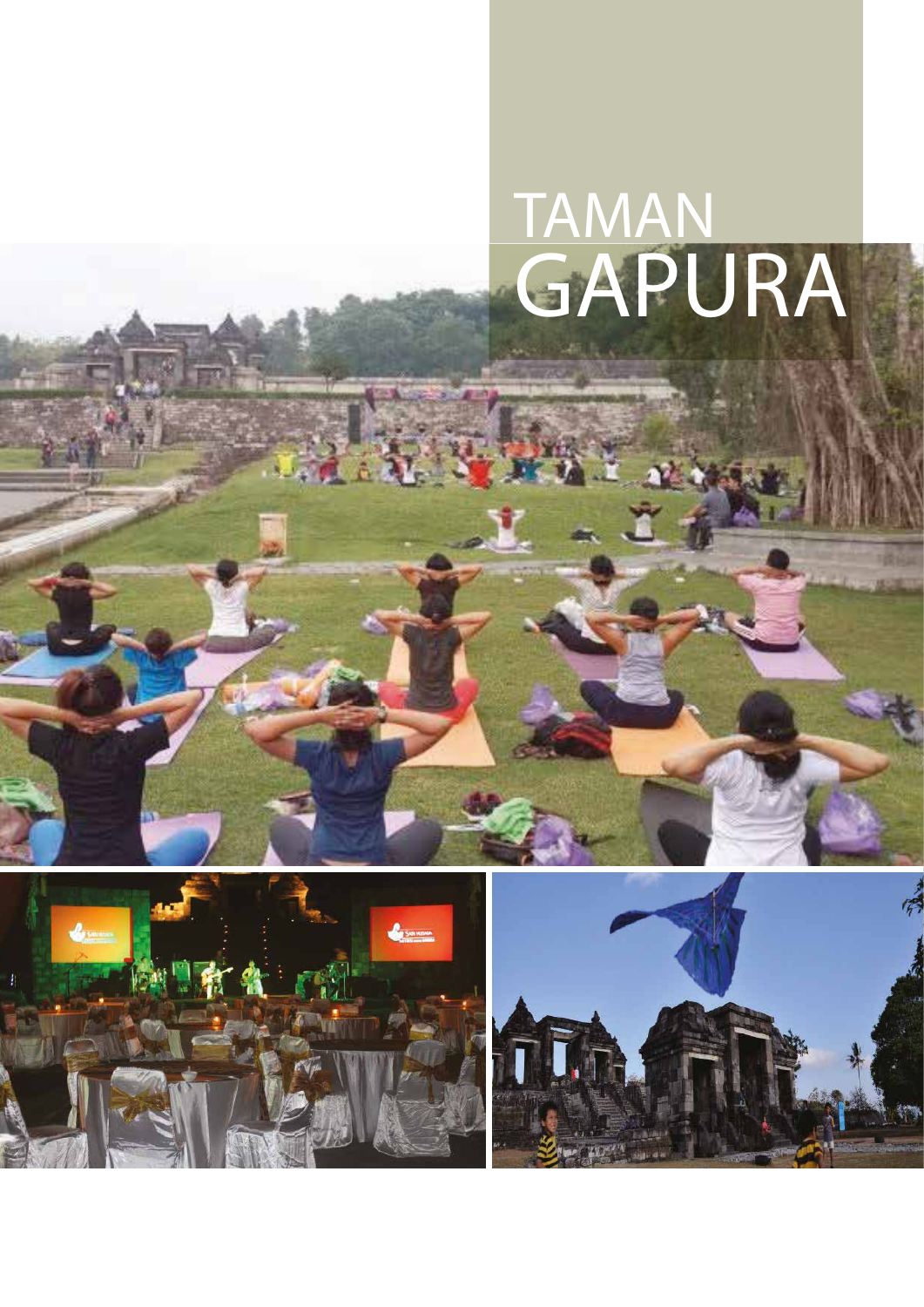### TAMAN GAPURA

| Price (IDR) | 22.500.000,-/day                                                                                                             |
|-------------|------------------------------------------------------------------------------------------------------------------------------|
| Measurement | $1.600 \text{ m2}$                                                                                                           |
| Capacity    | 300-1000 people (standing)                                                                                                   |
| Facilities  | - Venue for 1 Day<br>- Loading Max. 3 days before event<br>- Internal Security<br>- Cleaning Service<br>- Price includes tax |

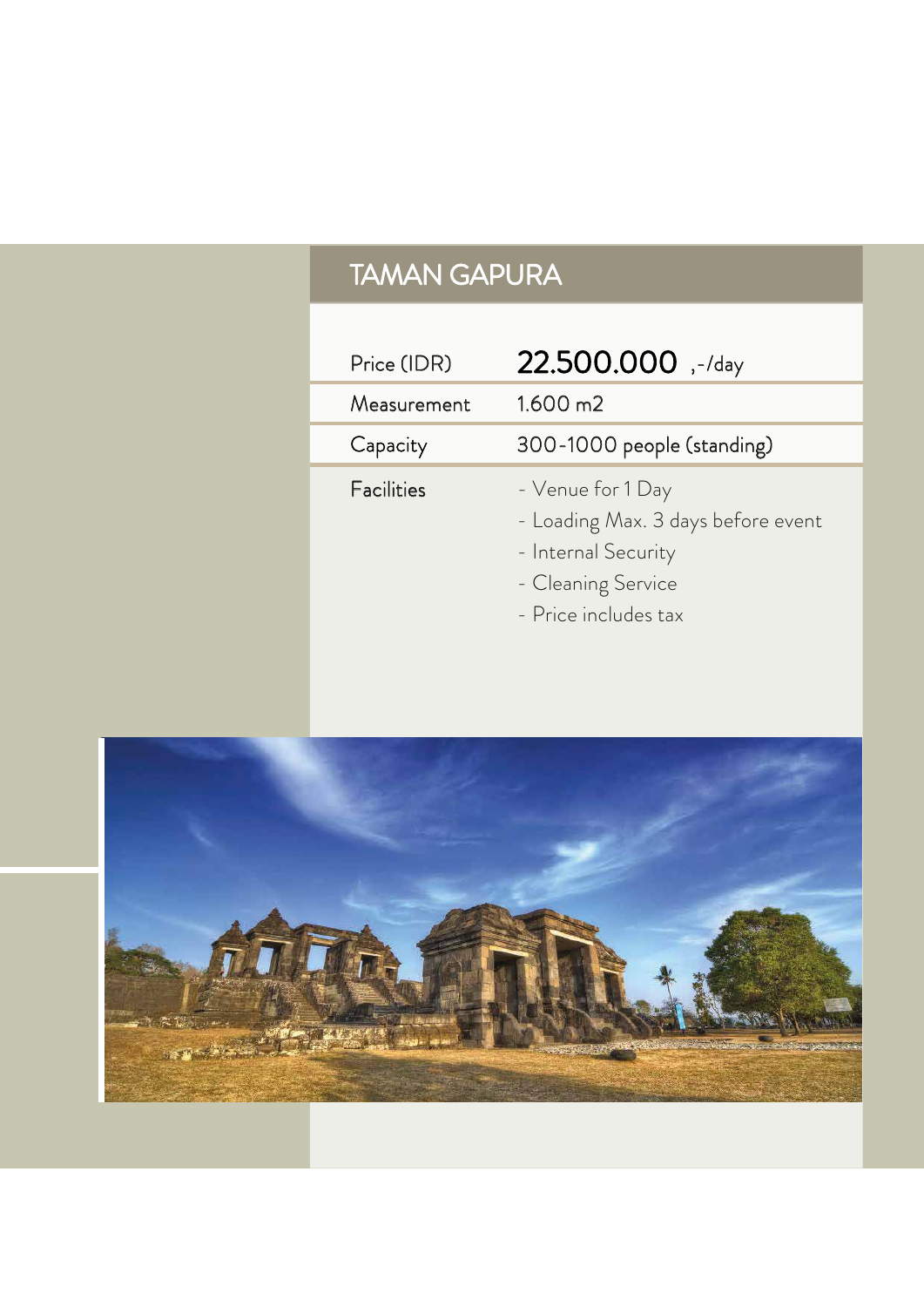### MEETING ROOM

| Price (IDR), 6 H |       |  |
|------------------|-------|--|
|                  | $12+$ |  |

**RASSEE** 

#### Price (IDR),  $6H$  Half Day:  $150.000$  , -/pax 12 H  $\,$  Full Day:  $\,$   $175.000$  , - /  $_{\rm{pax}}$



| Minimum 25 pax |  |
|----------------|--|

| Measurement       | 300 m2                                |
|-------------------|---------------------------------------|
| Capacity          | Class: 80 / Round Table: 60 ppl       |
| <b>Facilities</b> | - Sound, LCD Projector & Screen       |
|                   | - 1 x lunch / dinner                  |
|                   | - Half Day 1 coffee break,            |
|                   | Fullday: 2 coffee break               |
|                   | - Mineral water, candy, pencil, paper |
|                   |                                       |